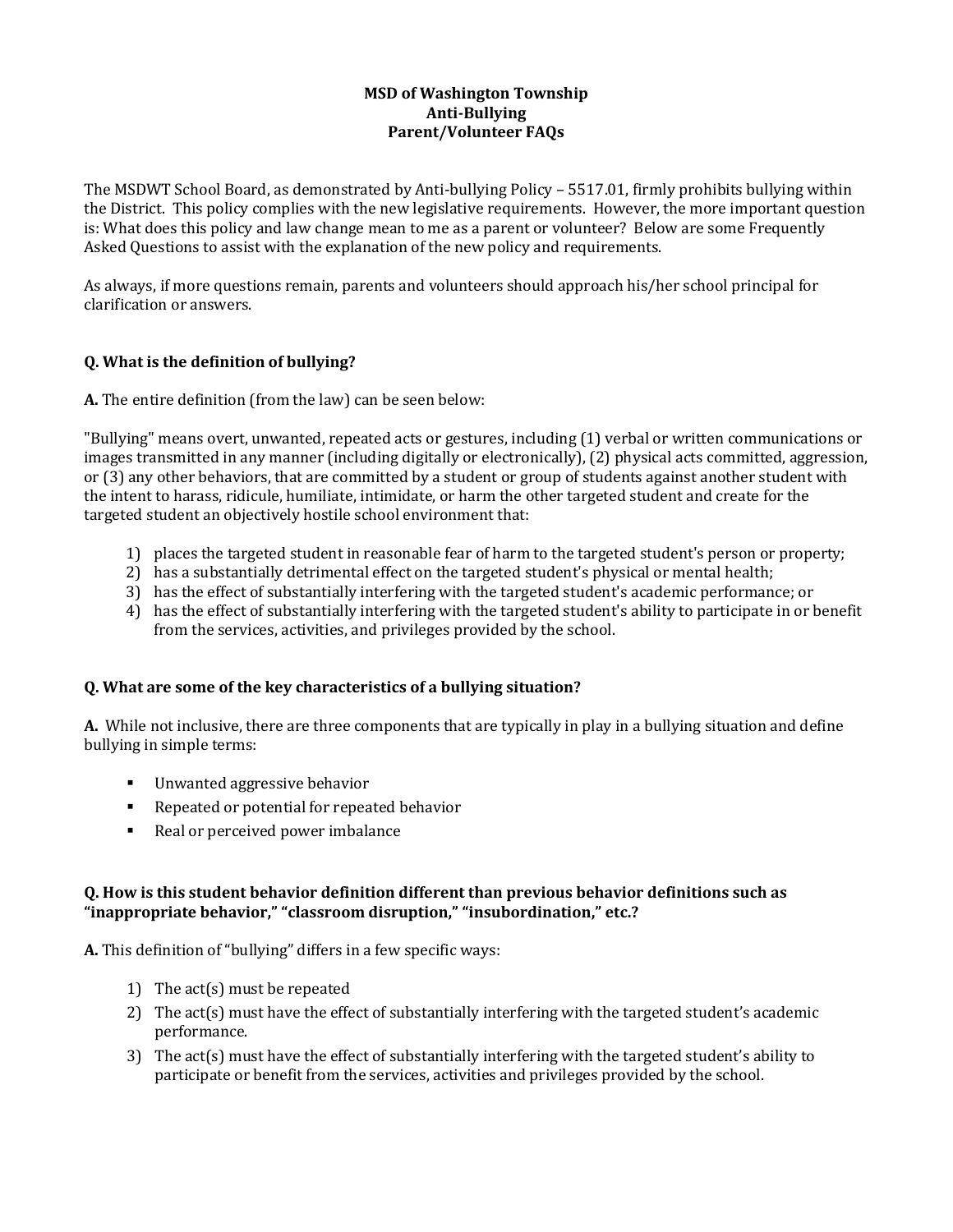## **Q. How do I report an incident?**

**A.** If you believe your child has been a target of bullying or if you are aware of possible bullying behaviors please contact your child's administration or guidance office. Contact can be made through phone, e-mail, or in person. In addition, the district will maintain a system that allows for the anonymous reporting of potential or alleged bullying behavior. This anonymous reporting system will be available on the district's website.

Below are some examples of behaviors to assist you in determining if an incident is a bullying incident:

*EXAMPLE #1:* A student strikes another student, knocking books out of the second student's hands, pushes the student, and begins shouting at the student, "I heard what you told them about me. It's not true and you know it!" The teacher/staff member intervenes, separates the students, calls for assistance if necessary, and reports the altercation to the administration.

*Without additional information that would indicate bullving – such as knowledge of this being a repeated behavior, or knowledge of an imbalance of power, this incident would typically not be reported as an alleged bullying incident.* 

*EXAMPLE #2:* A student strikes another student, knocking books out of the second student's hands, pushes the student, and begins shouting at the student, "I heard what you told them about me. It's not true and you know it! I'm sick of all of you talking behind my back and spreading rumors about me. I've seen what you've said about me on Facebook!" The teacher/staff member intervenes, separates the students, calls for assistance if necessary, and reports the altercation to the administration.

*This situation would typically be reported as alleged bullying. There is evidence that this might be a repeated behavior and evidence that perhaps multiple students have been involved with a concerted effort to harm a fellow student. The administrator will make the ultimate determination regarding the presence of the statutory definition of bullying but the person reporting has a duty to bring the allegation of bullying to the attention of the administrator.* 

*EXAMPLE #3:* You receive a phone call or e-mail from a parent stating that her child is a target of bullying at lunch by other students. She provides a couple examples of behavior and states that her daughter is having difficulty sleeping and is reluctant to return to school because of the situation.

*This should be reported as a possible bullying situation.* 

#### **Q. If I am aware of a possible bullying incident, how quickly must I report it?**

**A.** Anyone who believes that a student has possibly been or is the victim of bullying must **immediately** report the situation to an appropriate staff member such as a teacher, school counselor, or administrator.

#### **Q. What happens if I fail to report a bullying incident?**

**A.** Failure to report an incident of bullying could result in a range of results including but not limited to additional training, consultation with a building or central office administrator or loss of volunteer status with the MSDWT. Additionally, if a volunteer does not report a bullying incident, the volunteer will not be indemnified under the district policy should the volunteer be named in any legal action.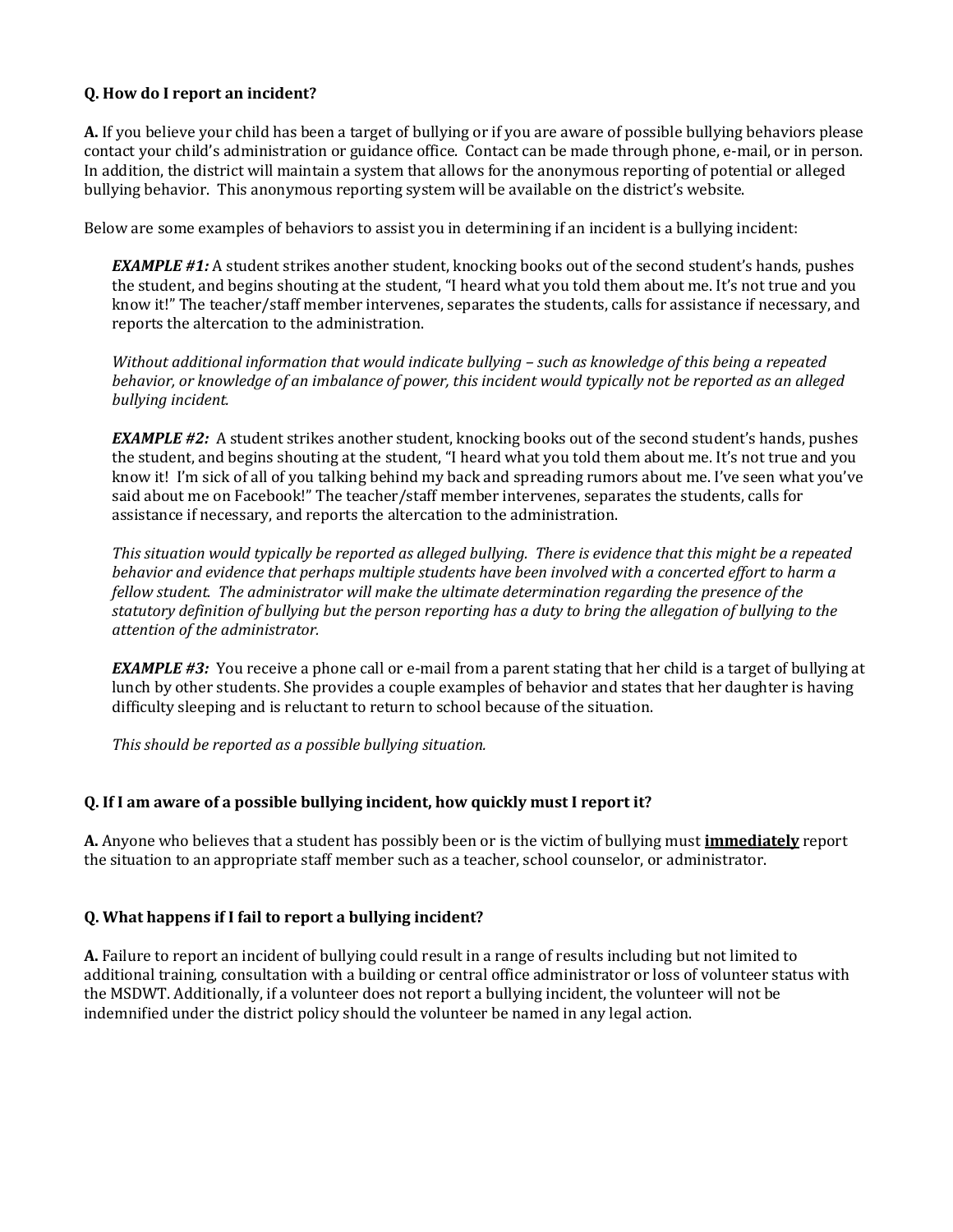# **Q. What happens if I falsely report a bullying incident?**

**A.** Falsely reporting an incident of bullying could result in a range of results including but not limited to additional training, consultation with a building or central office administrator or loss of volunteer status with the MSDWT. Additionally, if a volunteer does not report a bullying incident, the volunteer will not be indemnified under the district policy should the volunteer be named in any legal action.

#### **Q. What are appropriate responses to bullying behavior?**

**A.** Volunteers should intervene when students are exhibiting behavior consistent with bullying. These behaviors can include teasing, excluding fellow students from activities, harassing behaviors, physical aggression toward others, writing mean spirited or derogatory notes to others, or sending harassing messages (either individually or as a group) to others using an electronic format (email, text message, Twitter, KIK, Instagram, etc.) Volunteers should not intervene physically if there is a reasonable chance of personal injury or there is a reasonable fear of personal safety. Informing an administrator, teacher or other District personnel is expected and required.

## **Q. How can I learn more about bullying prevention?**

**A.** The school's counseling office or administration can provide information. In addition, there are many resources on the district Bullying Prevention Page as part of the District's website.

## **Q. If I suspect my child is being bullied, whom do I contact?**

**A.** If parents or volunteers believe their child or any child is a target of bullying or any aggressive, unwanted, or unwarranted treatment, please contact your child's school administration.

#### **Q. When is it appropriate to use the word "bullying"?**

**A.** The term "bullying" has been used and perhaps overused recently in the media. The use of the term "bullying" is now further complicated due to legislation that more narrowly defines the term therefore making the statutory definition of bullying potentially inconsistent with the common use of the term.

As stated in an earlier answer, please let your principal know if there is inappropriate conduct taking place toward your child or anyone else's child. You may simply state "this is the behavior that is taking place." The principal and administration will be able to determine through questions whether they need to consider the action as an alleged or suspected act of "bullying." The most important issue at hand is the respectful treatment of others regardless of whether the person is a staff member, community member, or student.

#### **Q. What steps will be taken by the school after a report is made?**

**A.** The school administrator will investigate the reported student behaviors. The administration, counselors, or other appropriate school personnel will work with students and parents to resolve the conflict. The behaviors will be considered by comparing the action to the statutory definition of bullying. If the behavior is determined to be bullying, a few additional steps will be taken. First, the student that was the target of bullying will receive information and strategies that intended to assist the student in confronting, and dealing with unwanted behavior. The bully will receive similar strategies as well as consequences for the bullying behavior.

It is important to remind parents and volunteers, not all reported incidences of bullying actually meet the narrow legal definition of bullying. That does not mean that the behavior is acceptable. It may need to be addressed.